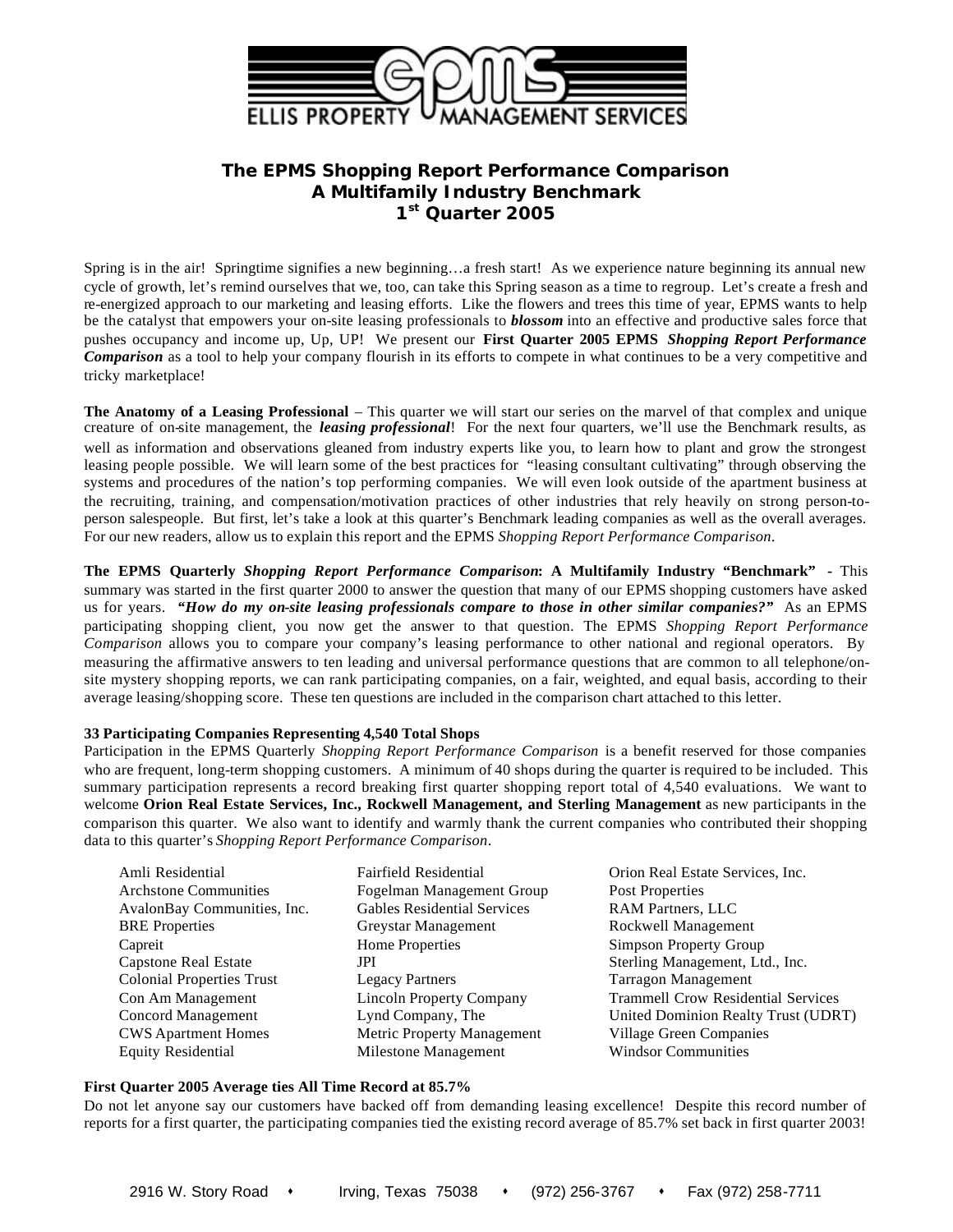Furthermore, the top company reached an all time first quarter record average of 94.1%. The chart below tracks the first quarter Benchmark averages since 2000. It also shows the total shops (from participating companies) for the quarter and the spread between the top company average score and the bottom.

| 1 <sup>st</sup> Quarter | <b>Overall Average</b> | High  | <b>Company Score - Average Ranges</b><br>Low | <b>Total Shops</b> |
|-------------------------|------------------------|-------|----------------------------------------------|--------------------|
| $1st$ Quarter 2005      | 85.7%                  | 94.1% | 70.0%                                        | 4,540              |
| $1st$ Quarter 2004      | 85.5%                  | 93.8% | 78.1%                                        | 4.064              |
| $1st$ Quarter 2003      | 85.7%                  | 91.6% | 76.6%                                        | 3,147              |
| $1st$ Quarter 2002      | 83.6%                  | 88.8% | 71.8%                                        | 2,323              |
| $1st$ Quarter 2001      | 82.1%                  | 88.8% | 66.3%                                        | 1.893              |
| $1st$ Quarter 2000      | 78.7%                  | 85.9% | 64.3%                                        | 1,267              |

| <b>First Quarter Benchmark Historical Data</b> |  |  |  |  |
|------------------------------------------------|--|--|--|--|
|------------------------------------------------|--|--|--|--|

The spread between the high and low company average is the greatest ever and reverses the previous trend of this gap progressively narrowing each year. This does not necessarily indicate a trend. What may be more telling is six companies in this quarter's results had average scores below the previous first quarter's low of 78.1%. Yet, due to more companies on the top half of the rankings who scored higher, the overall average is up a few tenths of a point.



**Gables Residential Earns a 94.14% Average and the Top Position…AGAIN! –** Congratulations AGAIN to the Gables Residential team for reaching the top position on this quarter's *Shopping Report Performance Comparison.* With an overall overage benchmark score of 94.14%, Gables has accomplished the incredible feat of reaching the pinnacle of our survey for the sixth time! Jana Martin, Gables National Director of Training gives all the credit to the Gables on-site team members. *"We are elated to have achieved first place once again. This outstanding performance is a true reflection of the dedication and consistency of our Gables associates."* 

You may recognize the two other consistent performers who earned the second and third positions. It is a mirror of last quarter! **Lincoln Property Company** captured the runner up spot with an impressive 93.5% average while **CWS Apartment Homes** was close behind at 92.86% for a strong third place finish! We will give each of these companies the opportunity to share some of their recruiting and training practices that have contributed to their consistent "good hires"! It seems that all three companies along with a host of others who participate in this benchmark program are continuing to revamp the way they view the leasing role. They have learned how to identify and recruit individuals who later prove to be productive salespeople. It starts with the concept that "leasing" and "management" are truly different disciplines that often require different players!

**She's a salesperson, not a manager! –** The on-site leasing professional may be the brightest individual with the sharpest people skills of any office team member. Yet, that does not necessarily mean they are a natural choice for promoting to manager. The accomplished leasing professional is often the friendly, fun, and professional person in your office to whom all visitors seem magnetically drawn. That alluring personality is what makes this people-oriented individual so effective at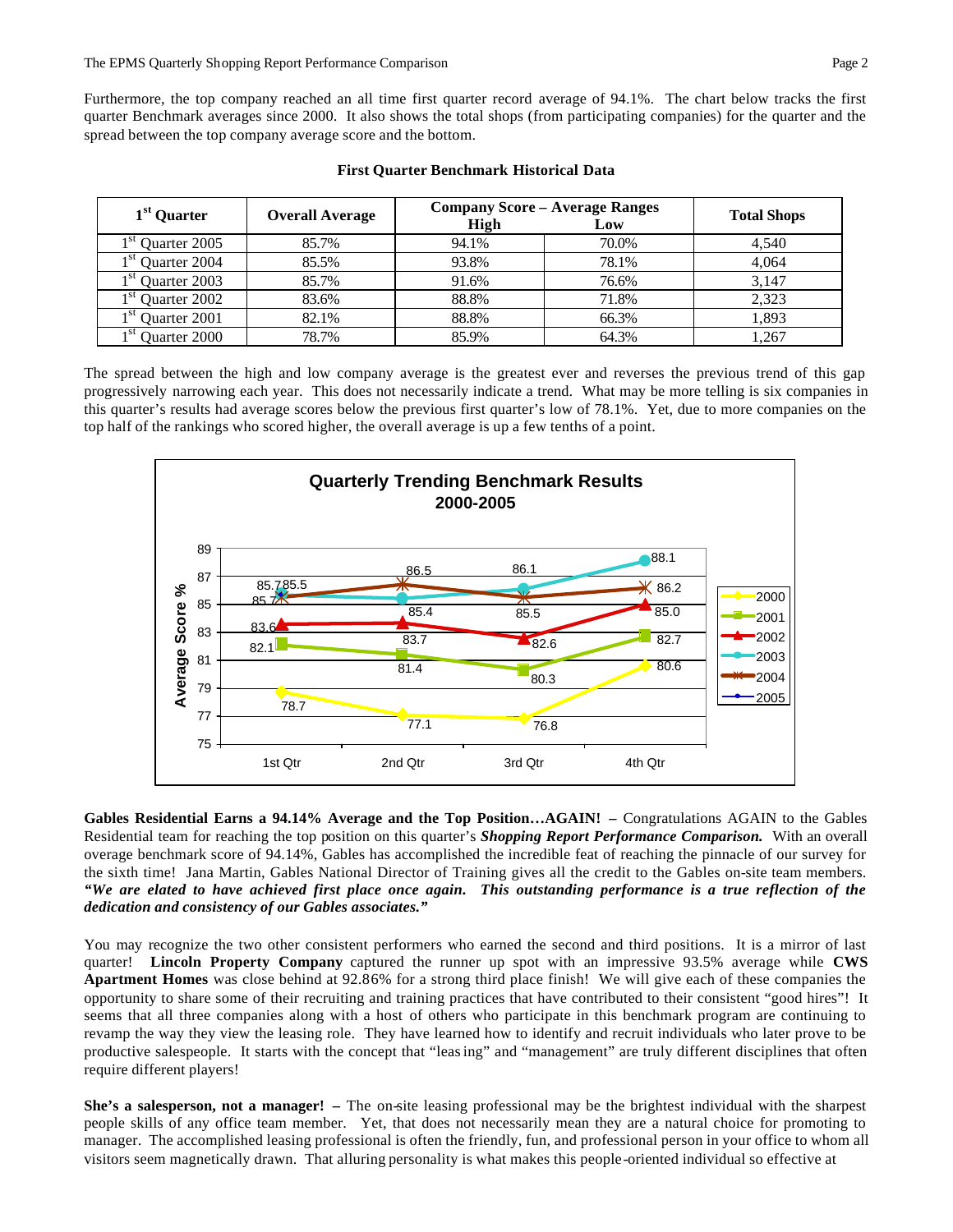leasing apartments. But this same sales personality is also sometimes disorganized and scattered. Details, schedules, and even deadlines will drive them crazy! Not the kind of person you want driving the business side of your community's operations!

Leasing is a different task or role than management or bookkeeping. Today's property management "leasing" challenges demands a unique and specialized salesperson. Let's see what our benchmark leaders say about the anatomy of the leasing professional. Who is this person and what traits should they possess? But first, we will pose the same questions to an expert from another industry that depends heavily on effective, person-to-person salespeople.

## **Car Sales vs. Apartment Leasing? Is there a parallel?**

**You can learn a lot from the car sales business!** Though they have been stereotyped as the most manipulative and unscrupulous sales force in the business world, today's car sales professionals are actually a well-trained group. To get some insight into sales from a car dealership perspective, we spoke with Thomas Quintana, a 20-year veteran in the car business. He is the former General Manager for one of the nation's largest car dealerships, Frank Parra Chevrolet in Irving, Texas, and now owns the fast growing Quintana Honda in Paris, TX. His perspective and insights on interviewing and identifying traits that will indicate a tendency for sales ability and effectiveness can be easily applied to on-site apartment leasing.

**"I look for** *passion!* During the interview, I want to see if they have *passion* about anything in their life," says Quintana about his initial meeting with the salesperson candidate. "If the person has *passion* about rock climbing, stamp collecting, their church, or volunteering at a food bank…anything…I know I can take that and translate that energy into a passion for selling cars." He uses a few specific interviewing questions to reveal the *passion* in the applicant's life such as *"What do you do outside of work? What hobbies do you enjoy?"* Quintana has found that the best salespeople seem to have a reason to get up in the morning…they have a cause for which they are passionate!

Contrary to conventional wisdom, the bright, bubbly "people person" is not always the preferred auto sales candidate. If they lack *passion*, that stereotypical sales personality does not do as well. On the other hand, Quintana finds that the more detailed personality, not your usual sales type, can "learn" to be effective if they have *passion*. In fact, that personality type has some characteristics that are very desirable and do not always come with the classic sales personality! With *passion*, something in their life they feel strong about, the non-sales personality will be effective while bringing some very desirable administrative and organizational skills not typical of most Type A sales folks.

With over 18 years of managing sales people in the new and used automobile sales industry, Quintana has come up with a success formula built on three concepts: **Vision**, **Training**, and **Motivation**.

- **Vision –** Quintana says it is the "leader's" responsibility to provide the *Vision* of what it means to be a successful sales associate in his company. What does "success" look like and how do you specifically measure it? If your sales team does not understand the sales and performance goals of the company, how can they possibly reach them? "We can't expect someone to do a good job if we do not tell them what we want. If our sales team does not know the expectations, that is the fault of the leader!"
- **Training –** Many potentially GREAT salespeople fail due to lack of training. Quintana's dealership not only has formal training and twice weekly sales meetings, he and his sales managers also look for "training moments" every day. Each chance he gets to "mentor" a sales associate provides additional instruction and encouragement. This leads to better performance. It is also a big "motivator" for the sales person to get personal attention from the dealership owner!

The sales team members are asked in their initial interview, "How well do you take direction?" This two-sided question is usually answered, "I take direction very well!!" by the job applicant. So if it comes up later when the sales personality shows the typical reluctance to receive input and training after being on the job for several months, Quintana will remind the individual that they told him they were open to taking direction. This creates a bit more cooperation to be trained even as the salesperson matures in their position and becomes stronger in their sales skills and presentation.

• **Motivation –** Motivation cannot be forced. While you cannot make a salesperson motivated, Quintana tells us you can create an environment that is motivating. Yet, a person's motivational "hot buttons" can be as unique as their personality and life experiences. "We don't motivate our sales force as a team. We motivate each person individually. Everyone has a different idea about what produces long-term happiness…or *motivation*. One person is happy making \$2500 a month, another will only be happy making three times that much. And each are motivated by different rewards and must be stimulated by what inspires them to greater production and performance!"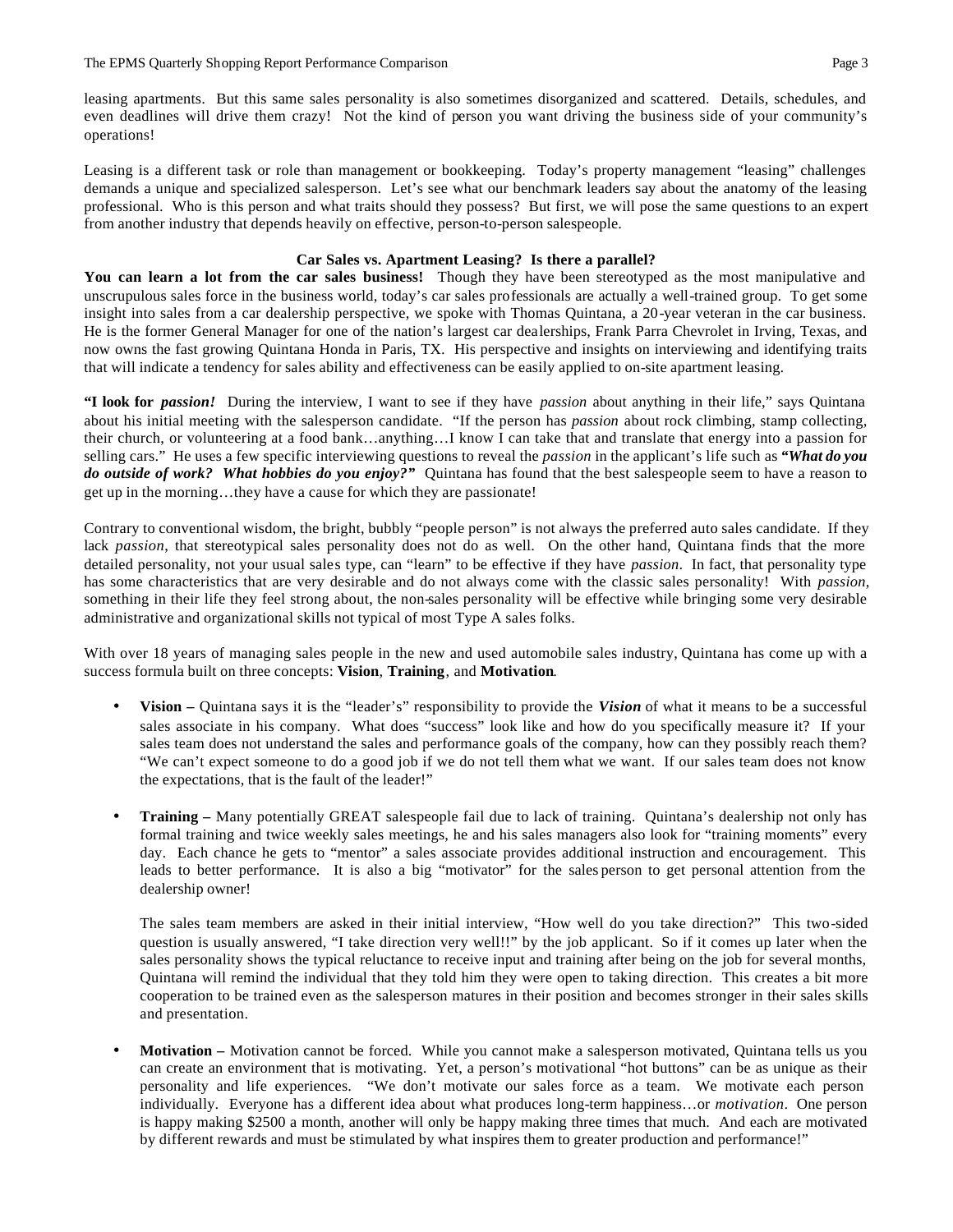In the car business, salespeople move around from dealership to dealership, (Hmmm, sounds a bit like our industry!) So a stable work history is not necessarily a critical attribute when interviewing a potential salesperson, according to Quintana. "You may have someone who has bounced around a bit but it might be because they never had a good leader. Even if they have had four jobs the last two years, there is often a legitimate reason. They have not found a leader who wants to create a relationship with them and do business!"

One of Quintana's favorite interviewing questions also sheds some light on how to lead and motivate this potential new salesperson: *"If you had the idea job, what would you be doing, how long would you be doing it, and how much money would you make?"* The answer to this one says volumes about their personal values and motivation.

**Identifying the Potential Sales/Leasing Phenom –** Is it simply dumb (but good!) luck when you land a leasing superstar? Or is there a better way to zero in on candidates that will have skills and attributes that make them a better option for that onsite leasing position? Outside of paying the big bucks to recruit a proven performer, what can you to do find those leasing consultant applicants that have the personality traits to be high producers? We surveyed the three top Benchmark participants to see how they have been able to find and recruit a superior sales force. We found their comments enlightening!

**Janis Cowey,** Director of Training for CWS Apartment Homes, gives credit to their employee referral program that rewards CWS Associates with \$250 for any referral the company hires. While this applies to any position, it is especially helpful in finding leasing candidates. The CWS leasing professionals KNOW their comps as well as their comps' better leasing people. The \$250 referral fee, along with the company's growing reputation as a great place to work with good compensation, creates many applicants. The result is that about half of all new leasing professionals are recruited through employee referrals. LPC also gets a majority of its new leasing folks through internal employee referral, according to **Maria Lawson,** the company's Vice President of Marketing and Training. "Our current employees do much of the selling for us. They want to surround themselves with other effective sales personalities like themselves." Leasing recruits are also drawn to the company's positive industry reputation and stability. LPC also hires from the retail and restaurant industries. Property management offers a more stable schedule compared to the late nights required in these service industries.

Gables Residential is capitalizing on the numerous property management degree programs that are springing up from colleges such as Florida State University and University of North Texas. **Jana Martin** states that Gables Residential, along with the Texas Apartment Association, is also working with other universities to imple ment property management programs or to at least offer some property management courses. Combined with the employee referrals, the property management training programs have proven to be a steady conduit of good people. But all three companies have something "extra" they look for when it comes to the leasing consultant.

**How do YOU spell "Leasing Professional"?** Cowey says one way you *don't* spell it is "manager"! She explains, "They are different animals with different roles. The idea that the manager should be the best leaser in the office is absurd. The manager must be a capable leaser, but if she were the *best*, then she should be the leasing associate!" She adds that these salespeople often require a different form of training, direction, AND dis cipline. When pushed to find words to describe the ideal leasing professional, Cowey came up with "polished, articulate, caring, attractive, assertive, and self confident." And to top it off, they have to know how to *listen*. Those are tall orders for one human being!

"First and foremost, they need to be nice and like other people!" Lawson tells us. She continues with other desired traits, "Mature beyond their age, educated, have common sense, flexible, career path driven, professional, patient, and outgoing". The best candidates are high energy with superior social skills. "They tend to be creative thinkers and are often attracted to the marketing and training side of our business." While sales skills are essential, Gables Residential also seeks individuals who are compatible with the Gables *environment* and culture. Martin says, "We look for candidates that can hit the ground running and produce results quickly. Yet, we look for people that are assertive rather than simply aggressive. This kind of person tends to become a long term player for Gables."

**Testing Helps Identify "BEST" Potential Candidates –** All three companies use some sort of personality/performance testing during the hiring process. These management companies have determined the key traits of a superior leasing professional and the applicant's test results are compared against the predetermined desired personality and performance profiles. CWS Apartment Homes uses *Bizet Human Asset Management* to identify and measure the personality traits of its proven current and past leasing professionals. This profile is then matched up to applicants who go online to take the pre-

employment AVA (Activity Vector Analysis) Job Behavioral Assessment. If the candidate is not ranked as a "good" or better match, the person is not even interviewed. The assessment results identify people, sales, and organizational skills and characteristics that are used not only in the hiring process but also in the long-term management of the individual after employment.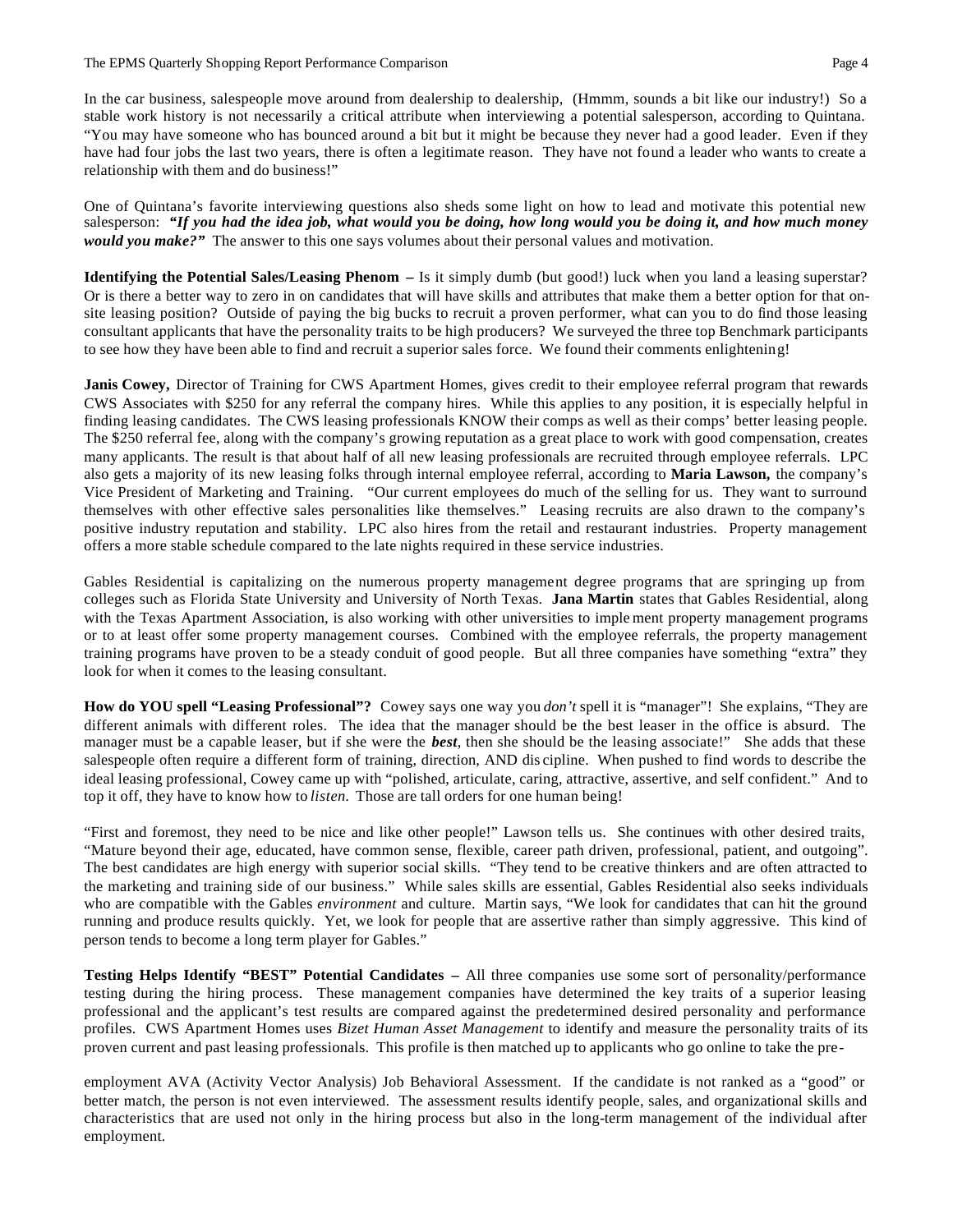"Hiring the right people is a critical part of our business," says Lawson. "Hiring the wrong person can cost us lots of dollars as well as lower our productivity and morale. Our testing and in-person interviewing process improves our odds of making a good employment decision!" LPC measures key personality traits through organizational psychologists *Bigby, Havis, and Associates, Inc.* This company provides insight in three main areas: 1) **Integrity Index** - Personal integrity and work ethic, 2) **Leasing Math** – Basic math and numerical reasoning skills, and 3) **Performance Index –** Energy, assertiveness, positive attitude about sales and customers, social comfort, accommodations to others, frustration tolerance, criticism tolerance, selfreliance, and acceptance of diversity.

In addition to seeking prospective salespeople who demonstrate *passion*, Thomas Quintana uses testing from Atlanta-based *Predictive Index* to get a broader perspective of the individual's personality. The *Predictive Index* measures assertiveness, sociability, patience and other key sales personality traits. By comparing the test results from past successful salespeople in his dealership, Quintana can recognize candidates who seem to possess similar traits that may indicate superior sales potential. He actually tests everyone in his companies in order to assess personalities and adjust his management style to the individual.

**Where Are The Best Leasing Professionals in the Country? –** Approximately 2,300 shops a month have revealed that there are outstanding leasing professionals working their sales "magic" in every part of this great country. No particular region in the United States holds exclusive rights to the best leasing folks in the industry…or does it? We thought it would be interesting to take a look at the Benchmark Shopping scores by state just to see if there might be an area that seemed to be "better" than the others. Below are the seven states with at least 100 total shops for the quarter that scored the highest averages on the ten Benchmark questions. Note that this average includes ALL companies, not just the ones who choose to be a part of the **Quarterly** *Shopping Report Performance Comparison.* 

| <b>State</b>    | <b>Overall Benchmark Score,</b><br>1 <sup>st</sup> Quarter, 2005 |
|-----------------|------------------------------------------------------------------|
| Massachusetts   | 88.2%                                                            |
| Maryland        | 88.1%                                                            |
| Arizona         | 87.9%                                                            |
| <b>Illinois</b> | 87.6%                                                            |
| Colorado        | 86.7%                                                            |
| Michigan        | 86.6%                                                            |
| North Carolina  | 86.3%                                                            |

Admittedly, this data is not especially significant and is influenced by the specific companies that do shopping through EPMS in that state. But it does illustrate the flexibility of our database sorting functions. Please let us know if you would like a custom report showing benchmark score averages of a specific municipality, MSA, state, or region. By the way, the overall benchmark average score for the first Quarter, 2005, was **83.7%** based on 6,828 individual shopping reports with over 150 companies. Interestingly, the four states (listed below) in which EPMS did the most shops in the first quarter, 2005 placed nineteenth and lower on our state average scores.

| <b>State</b>                     | <b>Overall Benchmark Score,</b><br>1 <sup>st</sup> Quarter, 2005 |
|----------------------------------|------------------------------------------------------------------|
| California $(19th$ place)        | 84.0%                                                            |
| Georgia (22 <sup>nd</sup> place) | 83.5%                                                            |
| Texas $(23rd place)$             | 83.5%                                                            |
| Florida $(30th$ place)           | 81.4%                                                            |

\* Based on forty states.

Thank you again for allowing us to provide these shopping report benchmark averages to you and to the apartment industry. We look forward to hearing from you. Join us next quarter for the latest *Shopping Report Performance Comparison*  benchmark average scores as well as new "best practices" from industry leaders on **"The Proper Care and Feeding of the Leasing Professional".** 

Sincerely,

Rick Ellis, CPM Joanna Ellis, CAPS rellis@epmsonline.com jellis@epmsonline.com

Enclosure

# *Rick Ellis Joanna Ellis*

President Vice President of Operations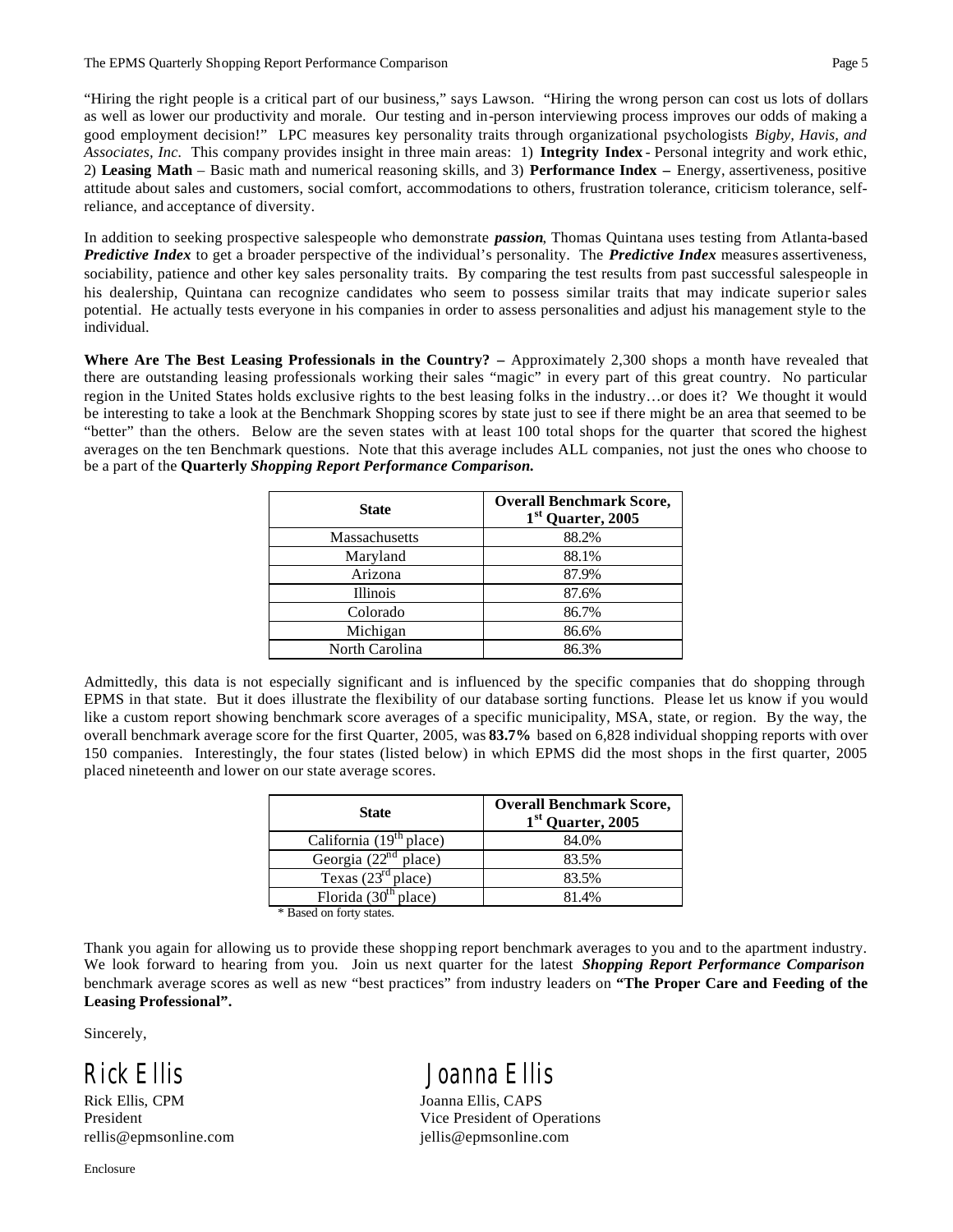

### **SHOPPING REPORT PERFORMANCE SUMMARY FIRST QUARTER, 2005 MULTIFAMILY INDUSTRY BENCHMARK**

|                                                     | <b>TELEPHONE</b><br><b>PRESENTATION</b> |                            | <b>ON-SITE</b><br><b>PRESENTATION</b> |                                             |                              |                   |                                 |                       |                           |                     |                                                   |                                    |                                                                                      |
|-----------------------------------------------------|-----------------------------------------|----------------------------|---------------------------------------|---------------------------------------------|------------------------------|-------------------|---------------------------------|-----------------------|---------------------------|---------------------|---------------------------------------------------|------------------------------------|--------------------------------------------------------------------------------------|
|                                                     | Q1                                      | Q <sub>2</sub>             | Q3                                    | 04                                          | Q5                           | Q6                | Q7                              | Q8                    | Q9                        | Q10                 |                                                   |                                    |                                                                                      |
|                                                     | Set<br>Appointment                      | <b>Telephone</b><br>Number | First<br>Impression                   | <b>Identify</b><br><b>Specific</b><br>Needs | Discuss/<br>Show<br>Property | Apt.<br>Condition | Feature/<br><b>Benefit Sell</b> | Overcome<br>Objection | Ask for<br><b>Deposit</b> | Lease from<br>Agent | <b>CLIENT</b><br><b>OVERALL</b><br><b>AVERAGE</b> |                                    |                                                                                      |
| <b>QUESTION</b><br><b>OVERALL</b><br><b>AVERAGE</b> | 84.10%                                  | 73.52%                     | 93.08%                                | 86.28%                                      | 94.71%                       | 95.00%            | 88.44%                          | 94.98%                | 61.85%                    | 84.56%              | 85.65%                                            |                                    | <b>Participating Companies:</b>                                                      |
| <b>Gables Residential</b><br><b>Services</b>        | 92.79%                                  | 88.59%                     | 96.10%                                | 93.69%                                      | 97.90%                       | 98.20%            | 97.00%                          | 97.60%                | 86.79%                    | 92.79%              | 94.14%                                            | <b>Amli Residential</b>            | <b>Legacy Partners</b>                                                               |
| <b>Lincoln Property</b><br>Company                  | 92.17%                                  | 88.51%                     | 96.08%                                | 95.04%                                      | 98.96%                       | 96.08%            | 90.34%                          | 97.91%                | 88.25%                    | 91.64%              | 93.50%                                            | <b>Archstone Communities</b>       | <b>Lincoln Property Company</b>                                                      |
| <b>CWS Apartment</b><br>Homes                       | 89.80%                                  | 89.80%                     | 97.96%                                | 95.92%                                      | 97.96%                       | 93.88%            | 100.00%                         | 97.96%                | 67.35%                    | 97.96%              | 92.86%                                            | AvalonBay Communities, Inc.        | Lynd Company, The                                                                    |
| <b>CLIENT 4</b>                                     | 89.58%                                  | 81.25%                     | 97.92%                                | 89.58%                                      | 93.75%                       | 97.92%            | 100.00%                         | 97.92%                | 77.08%                    | 93.75%              | 91.88%                                            | <b>BRE Properties</b>              | <b>Metric Property Management</b>                                                    |
| <b>CLIENT 5</b>                                     | 95.65%                                  | 93.48%                     | 93.48%                                | 100.00%                                     | 97.83%                       | 100.00%           | 97.83%                          | 100.00%               | 52.17%                    | 86.96%              | 91.74%                                            | Capreit                            | <b>Milestone Management</b>                                                          |
| <b>CLIENT 6</b>                                     | 88.89%                                  | 79.37%                     | 98.41%                                | 93.65%                                      | 96.83%                       | 100.00%           | 92.06%                          | 98.41%                | 73.01%                    | 95.24%              | 91.59%                                            | <b>Capstone Real Estate</b>        | Orion Real Estate Services, Inc.                                                     |
| <b>CLIENT7</b>                                      | 93.06%                                  | 81.94%                     | 95.83%                                | 88.89%                                      | 95.83%                       | 98.61%            | 94.44%                          | 91.67%                | 80.56%                    | 88.89%              | 90.97%                                            | <b>Colonial Properties Trust</b>   | <b>Post Properties</b>                                                               |
| <b>CLIENT 8</b>                                     | 82.93%                                  | 82.93%                     | 100.00%                               | 87.80%                                      | 97.56%                       | 100.00%           | 92.68%                          | 100.00%               | 65.85%                    | 95.12%              | 90.49%                                            | <b>Con Am Management</b>           | <b>RAM Partners, LLC</b>                                                             |
| <b>CLIENT 9</b>                                     | 87.90%                                  | 76.43%                     | 94.90%                                | 90.76%                                      | 98.41%                       | 95.86%            | 93.63%                          | 96.82%                | 72.61%                    | 91.72%              | 89.90%                                            | <b>Concord Management</b>          | <b>Rockwell Management</b>                                                           |
| <b>CLIENT 10</b>                                    | 76.47%                                  | 96.08%                     | 94.12%                                | 86.27%                                      | 96.08%                       | 94.12%            | 90.20%                          | 98.04%                | 76.47%                    | 88.24%              | 89.61%                                            | <b>CWS Apartment Homes</b>         | <b>Simpson Property Group</b>                                                        |
| <b>CLIENT 11</b>                                    | 92.42%                                  | 75.25%                     | 96.46%                                | 84.85%                                      | 97.48%                       | 97.48%            | 90.40%                          | 95.96%                | 70.70%                    | 88.38%              | 88.94%                                            | <b>Equity Residential</b>          | Sterling Management, Ltd., Inc.                                                      |
| <b>CLIENT 12</b>                                    | 94.05%                                  | 67.86%                     | 94.05%                                | 89.29%                                      | 94.05%                       | 95.24%            | 90.48%                          | 97.62%                | 76.19%                    | 90.48%              | 88.93%                                            | <b>Fairfield Residential</b>       | <b>Tarragon Management</b>                                                           |
| <b>CLIENT 13</b>                                    | 81.40%                                  | 74.42%                     | 97.67%                                | 91.86%                                      | 96.51%                       | 95.35%            | 89.53%                          | 97.67%                | 72.09%                    | 91.86%              | 88.84%                                            | <b>Fogelman Management Group</b>   | <b>Trammell Crow Residential Services</b>                                            |
| <b>CLIENT 14</b>                                    | 78.57%                                  | 75.00%                     | 98.21%                                | 92.86%                                      | 95.54%                       | 99.11%            | 92.41%                          | 97.77%                | 69.64%                    | 88.39%              | 88.75%                                            | <b>Gables Residential Services</b> | <b>United Dominion Realty Trust (UDRT)</b>                                           |
| <b>CLIENT 15</b>                                    | 86.42%                                  | 77.78%                     | 96.30%                                | 92.59%                                      | 95.06%                       | 93.83%            | 93.83%                          | 97.53%                | 60.49%                    | 91.36%              | 88.52%                                            | <b>Greystar Management</b>         | <b>Village Green</b>                                                                 |
| <b>CLIENT 16</b>                                    | 87.50%                                  | 88.54%                     | 94.79%                                | 83.33%                                      | 94.79%                       | 98.96%            | 89.58%                          | 97.92%                | 61.46%                    | 86.46%              | 88.33%                                            | <b>Home Properties</b>             | <b>Windsor Communities</b>                                                           |
| <b>CLIENT 17</b>                                    | 88.78%                                  | 77.40%                     | 89.58%                                | 87.02%                                      | 97.28%                       | 95.35%            | 89.58%                          | 93.43%                | 53.85%                    | 81.09%              | 85.34%                                            | JPI                                |                                                                                      |
| <b>CLIENT 18</b>                                    | 83.33%                                  | 69.05%                     | 92.86%                                | 85.71%                                      | 94.05%                       | 95.24%            | 95.24%                          | 96.43%                | 52.38%                    | 84.52%              | 84.88%                                            |                                    |                                                                                      |
| <b>CLIENT 19</b>                                    | 80.25%                                  | 64.97%                     | 92.36%                                | 82.17%                                      | 97.45%                       | 98.09%            | 87.90%                          | 96.18%                | 59.24%                    | 85.99%              | 84.46%                                            |                                    |                                                                                      |
| <b>CLIENT 20</b>                                    | 80.88%                                  | 55.15%                     | 94.12%                                | 86.03%                                      | 94.85%                       | 97.06%            | 91.18%                          | 95.59%                | 52.94%                    | 83.82%              | 83.16%                                            |                                    | <b>Benchmark 1st Place Company:</b>                                                  |
| <b>CLIENT 21</b>                                    | 78.95%                                  | 52.63%                     | 98.25%                                | 89.47%                                      | 92.98%                       | 92.98%            | 96.49%                          | 94.74%                | 45.61%                    | 89.47%              | 83.16%                                            |                                    | <b>Gables Residential Services</b>                                                   |
| <b>CLIENT 22</b>                                    | 86.59%                                  | 70.73%                     | 93.90%                                | 87.80%                                      | 91.46%                       | 85.37%            | 92.68%                          | 92.68%                | 46.34%                    | 81.71%              | 82.93%                                            |                                    | National Director of Training, Jana Martin                                           |
| <b>CLIENT 23</b>                                    | 88.95%                                  | 78.45%                     | 91.71%                                | 86.74%                                      | 90.61%                       | 93.92%            | 81.22%                          | 95.58%                | 44.20%                    | 76.24%              | 82.76%                                            |                                    | "We are elated to have achieved first place again. This outstanding performance is a |
| <b>CLIENT 24</b>                                    | 76.56%                                  | 57.81%                     | 87.50%                                | 87.50%                                      | 96.88%                       | 96.88%            | 87.50%                          | 96.88%                | 59.38%                    | 79.69%              | 82.66%                                            |                                    | true reflection of the dedication and consistency of our Gables associates."         |
| <b>CLIENT 25</b>                                    | 86.04%                                  | 62.79%                     | 88.95%                                | 76.75%                                      | 93.02%                       | 90.69%            | 77.91%                          | 93.60%                | 48.26%                    | 77.32%              | 79.53%                                            |                                    |                                                                                      |
| <b>CLIENT 26</b>                                    | 72.77%                                  | 56.93%                     | 91.58%                                | 74.26%                                      | 91.58%                       | 96.04%            | 90.59%                          | 90.10%                | 51.49%                    | 78.71%              | 79.41%                                            |                                    |                                                                                      |
| <b>CLIENT 27</b>                                    | 69.57%                                  | 67.39%                     | 91.30%                                | 73.91%                                      | 91.30%                       | 91.30%            | 78.26%                          | 100.00%               | 36.96%                    | 82.61%              | 78.26%                                            |                                    |                                                                                      |
| <b>CLIENT 28</b>                                    | 66.97%                                  | 53.21%                     | 96.33%                                | 82.57%                                      | 93.58%                       | 93.58%            | 76.15%                          | 88.07%                | 43.12%                    | 78.90%              | 77.25%                                            |                                    |                                                                                      |
| <b>CLIENT 29</b>                                    | 73.33%                                  | 66.67%                     | 86.67%                                | 75.00%                                      | 85.83%                       | 90.00%            | 75.83%                          | 91.67%                | 49.17%                    | 74.17%              | 76.83%                                            |                                    |                                                                                      |
| <b>CLIENT 30</b>                                    | 65.12%                                  | 74.42%                     | 95.35%                                | 79.07%                                      | 83.72%                       | 90.70%            | 72.09%                          | 93.02%                | 41.86%                    | 72.09%              | 76.74%                                            |                                    |                                                                                      |
| <b>CLIENT 31</b>                                    | 77.58%                                  | 60.35%                     | 86.21%                                | 68.96%                                      | 93.10%                       | 94.83%            | 77.59%                          | 93.10%                | 36.20%                    | 74.13%              | 76.21%                                            |                                    |                                                                                      |
| <b>CLIENT 32</b>                                    | 60.47%                                  | 46.51%                     | 86.05%                                | 79.07%                                      | 89.53%                       | 91.86%            | 81.40%                          | 94.19%                | 45.35%                    | 76.74%              | 75.12%                                            |                                    |                                                                                      |
| <b>CLIENT 33</b>                                    | 64.00%                                  | 58.67%                     | 84.67%                                | 69.33%                                      | 79.33%                       | 82.67%            | 71.33%                          | 86.67%                | 38.67%                    | 64.67%              | 70.00%                                            |                                    |                                                                                      |
|                                                     |                                         |                            |                                       |                                             |                              |                   |                                 |                       |                           |                     | * Representing 4,540 shopping reports             |                                    |                                                                                      |

| <b>Participating Companies:</b> |                                           |  |  |
|---------------------------------|-------------------------------------------|--|--|
| ential                          | <b>Legacy Partners</b>                    |  |  |
| <b>Communities</b>              | <b>Lincoln Property Company</b>           |  |  |
| Communities, Inc.               | Lynd Company, The                         |  |  |
| <b>rties</b>                    | <b>Metric Property Management</b>         |  |  |
|                                 | <b>Milestone Management</b>               |  |  |
| Real Estate                     | Orion Real Estate Services. Inc.          |  |  |
| roperties Trust                 | <b>Post Properties</b>                    |  |  |
| anagement                       | <b>RAM Partners, LLC</b>                  |  |  |
| lanagement                      | <b>Rockwell Management</b>                |  |  |
| ment Homes                      | <b>Simpson Property Group</b>             |  |  |
| idential                        | Sterling Management, Ltd., Inc.           |  |  |
| esidential                      | <b>Tarragon Management</b>                |  |  |
| <b>Management Group</b>         | <b>Trammell Crow Residential Services</b> |  |  |
| sidential Services              | <b>United Dominion Realty Trust (UDR</b>  |  |  |
| lanagement                      | <b>Village Green</b>                      |  |  |
| erties                          | <b>Windsor Communities</b>                |  |  |

#### **Benchmark 1st Place Company:**

*TELEPHONE*